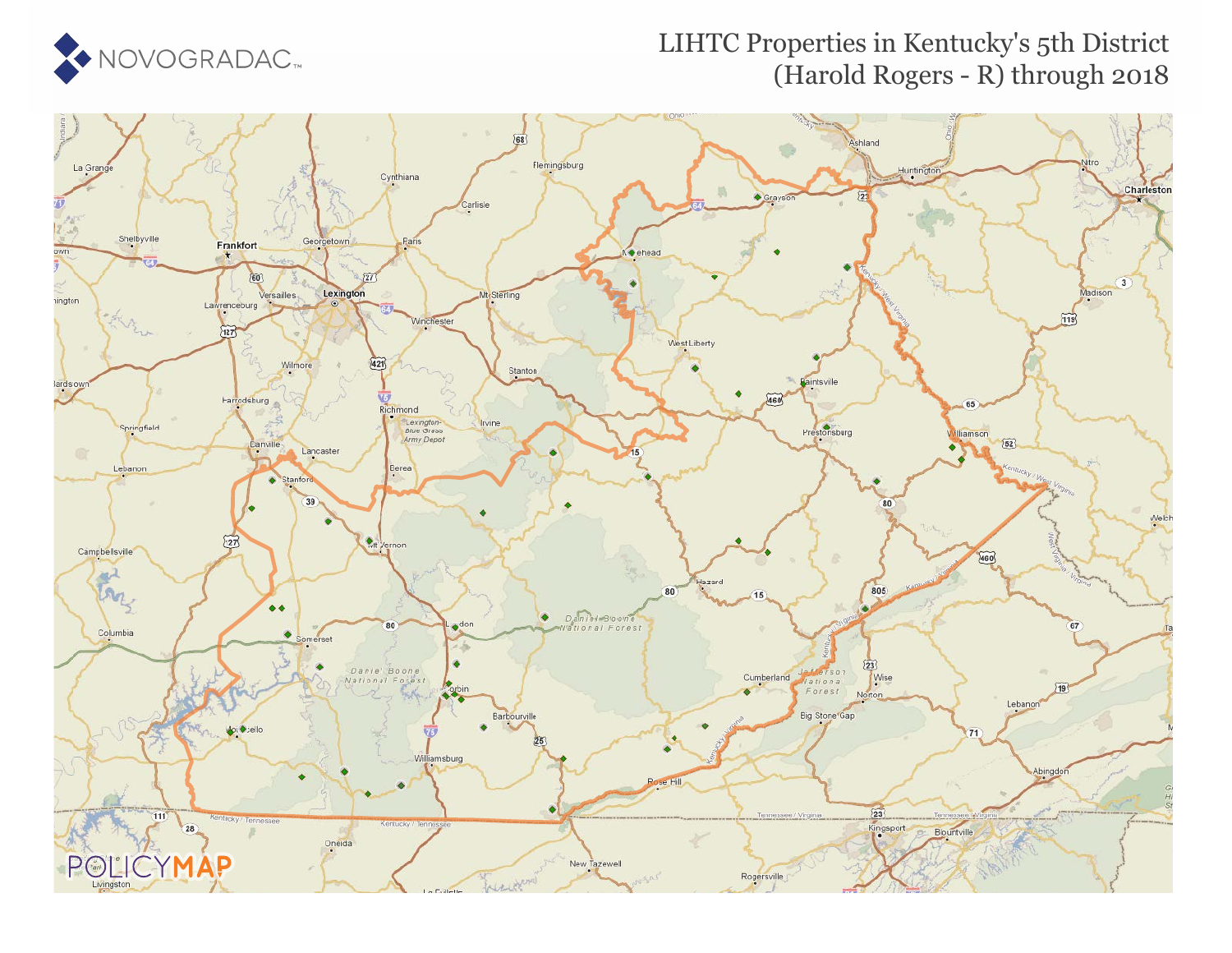| <b>Project Name</b>                                                                                      | <b>Address</b>                                          | City                | <b>State</b>           | <b>Zip Code</b> | Nonprofit<br><b>Sponsor</b> | <b>Allocation</b><br><b>Year</b> | <b>Annual</b><br><b>Allocated</b><br><b>Amount</b> | <b>Year Placed</b><br>in Service | <b>Construction Type</b>  | <b>Total</b><br><b>Units</b> | Low<br><b>Income</b><br><b>Units</b> | <b>Rent or</b><br><b>Income</b><br><b>Ceiling</b> | <b>Credit</b><br>Percentage                 | Tax-<br><b>Exempt</b><br><b>Bond</b> | <b>HUD Multi-</b><br>Family<br><b>Financing/Rental</b><br><b>Assistance</b> |
|----------------------------------------------------------------------------------------------------------|---------------------------------------------------------|---------------------|------------------------|-----------------|-----------------------------|----------------------------------|----------------------------------------------------|----------------------------------|---------------------------|------------------------------|--------------------------------------|---------------------------------------------------|---------------------------------------------|--------------------------------------|-----------------------------------------------------------------------------|
| <b>NOAH APARTMENTS</b>                                                                                   | <b>NOAH LANE</b>                                        | <b>LONDON</b>       | KY                     | 40741           | No                          | Insufficient<br>Data             | \$1,090,908                                        | 2013                             | Acquisition and Rehab 32  |                              | 32                                   | <b>50% AMGI</b>                                   | 70 % present No<br>value                    |                                      | No                                                                          |
| <b>NORTH WOOD</b><br><b>APARTMENTS</b>                                                                   | <b>NORTH</b><br><b>APARTMENT</b><br>ROAD                | <b>SANDY HOOK</b>   | KY                     | 41171           | No                          | 2012                             | \$803,044                                          | 2013                             | Acquisition and Rehab 24  |                              | 24                                   | 50% AMGI                                          | <b>Both 30%</b><br>and 70%<br>present value | No                                   | No                                                                          |
| <b>MEADOWS OF</b><br>CENTRAL APPALACHIA SAAD AVENUE PIKEVILLE<br>- FKA PIKEVILLE<br><b>SCHOLAR HOUSE</b> |                                                         |                     | KY                     | 41501           | No                          | Insufficient<br>Data             | \$3,968,000                                        | 2013                             | Acquisition and Rehab 45  |                              | 48                                   | 50% AMGI                                          | 70 % present No<br>value                    |                                      | No                                                                          |
| <b>WILDERNESS TRAIL</b><br>MANOR                                                                         | <b>WILDERNESS</b><br>TRAIL                              | PINEVILLE           | KY                     | 40977           | No                          | Insufficient<br>Data             | \$7,492,752                                        | 2013                             | Acquisition and Rehab 123 |                              | 123                                  | 50% AMGI                                          | <b>Both 30%</b><br>and 70%<br>present value | No                                   | No                                                                          |
| HICKORY HILL<br><b>RECOVERY CENTER</b>                                                                   | RECOVERY WAY EMMALENA                                   |                     | KY                     | 41740           | No                          | 2012                             | \$700,000                                          | 2014                             | Acquisition and Rehab 68  |                              | 68                                   | 50% AMGI                                          | 70 % present<br>value                       |                                      | $\mathbf{N}\mathbf{o}$                                                      |
| <b>CUMBERLAND</b><br><b>VILLAGE OF</b><br>MIDDLESBORO                                                    | CUMBERLAND<br><b>VILLAGE ROAD</b>                       | MIDDLESBORO         | KY                     | 40965           | No                          | Insufficient<br>Data             | \$840,444                                          | 2015                             | Acquisition and Rehab 60  |                              | 60                                   | 50% AMGI                                          | <b>Both 30%</b><br>and 70%<br>present value | No                                   | No                                                                          |
| <b>FREDERICK PLACE</b><br><b>APARTMENTS</b>                                                              | LIBERTY<br><b>HEIGHTS</b><br><b>COURT</b>               | <b>WEST LIBERTY</b> | KY                     | 41472           | No                          | Insufficient<br>Data             | \$500,000                                          | 2015                             | Acquisition and Rehab 48  |                              | 48                                   | <b>50% AMGI</b>                                   | $\frac{70\%}{\text{value}}$ No              |                                      | No                                                                          |
| <b>FRIENDSHIP HOUSE</b><br>OF CORBIN                                                                     | E. MASTER<br><b>STREET</b>                              | <b>CORBIN</b>       | KY                     | 40701           | No                          | 2014                             | \$355,392                                          | 2016                             | Acquisition and Rehab 40  |                              | 40                                   | 50% AMGI                                          | <b>Both 30%</b><br>and 70%<br>present value | No                                   | No                                                                          |
| <b>GENESIS RECOVERY</b><br><b>KENTUCKY CENTER</b>                                                        | <b>CW STEVENS</b><br><b>BOULEVARD</b>                   | <b>GRAYSON</b>      | KY                     | 41143           | No                          | 2014                             | \$1,500,000                                        | 2016                             | Acquisition and Rehab 46  |                              | 46                                   | <b>50% AMGI</b>                                   | 70 % present $\hbox{~No}$<br>value          |                                      | No                                                                          |
| <b>HORIZON VILLAGE</b>                                                                                   | HORIZON WAY MOREHEAD                                    |                     | KY                     | 40351           | No                          | 2015                             | \$422,376                                          | 2017                             | Acquisition and Rehab 30  |                              | 30                                   | <b>50% AMGI</b>                                   | <b>Both 30%</b><br>and 70%<br>present value |                                      | No                                                                          |
| YELLOW ROCK PLACE KY 225                                                                                 |                                                         | <b>BARBOURVILLE</b> | KY                     | 40906           | No                          | 2015                             | \$775,510                                          | 2017                             | Acquisition and Rehab 32  |                              | 32                                   | 50% AMGI                                          | 70 % present<br>value                       |                                      | $\mathbf{N}\mathbf{o}$                                                      |
| <b>SKY HOPE RECOVERY</b><br><b>CENTER FOR MEN</b>                                                        | UNION STREET SOMERSET                                   |                     | $\mathbf{K}\mathbf{Y}$ | 42501           | No                          | 2016                             | \$750,000                                          | 2018                             | Acquisition and Rehab 68  |                              | 68                                   | 50% AMGI                                          | 70 % present<br>value                       |                                      | $\mathbf{N}\mathbf{o}$                                                      |
| <b>GENESIS RECOVERY</b><br><b>KENTUCKY CENTER</b>                                                        | 400 - 500 BLOCK<br>OF CW STEVENS GRAYSON<br><b>BLVD</b> |                     | KY                     |                 |                             | 2013                             | $\$0$                                              | Insufficient<br>Data             | Not Indicated             | 46                           | $\bf{0}$                             |                                                   | Not<br>Indicated                            |                                      |                                                                             |

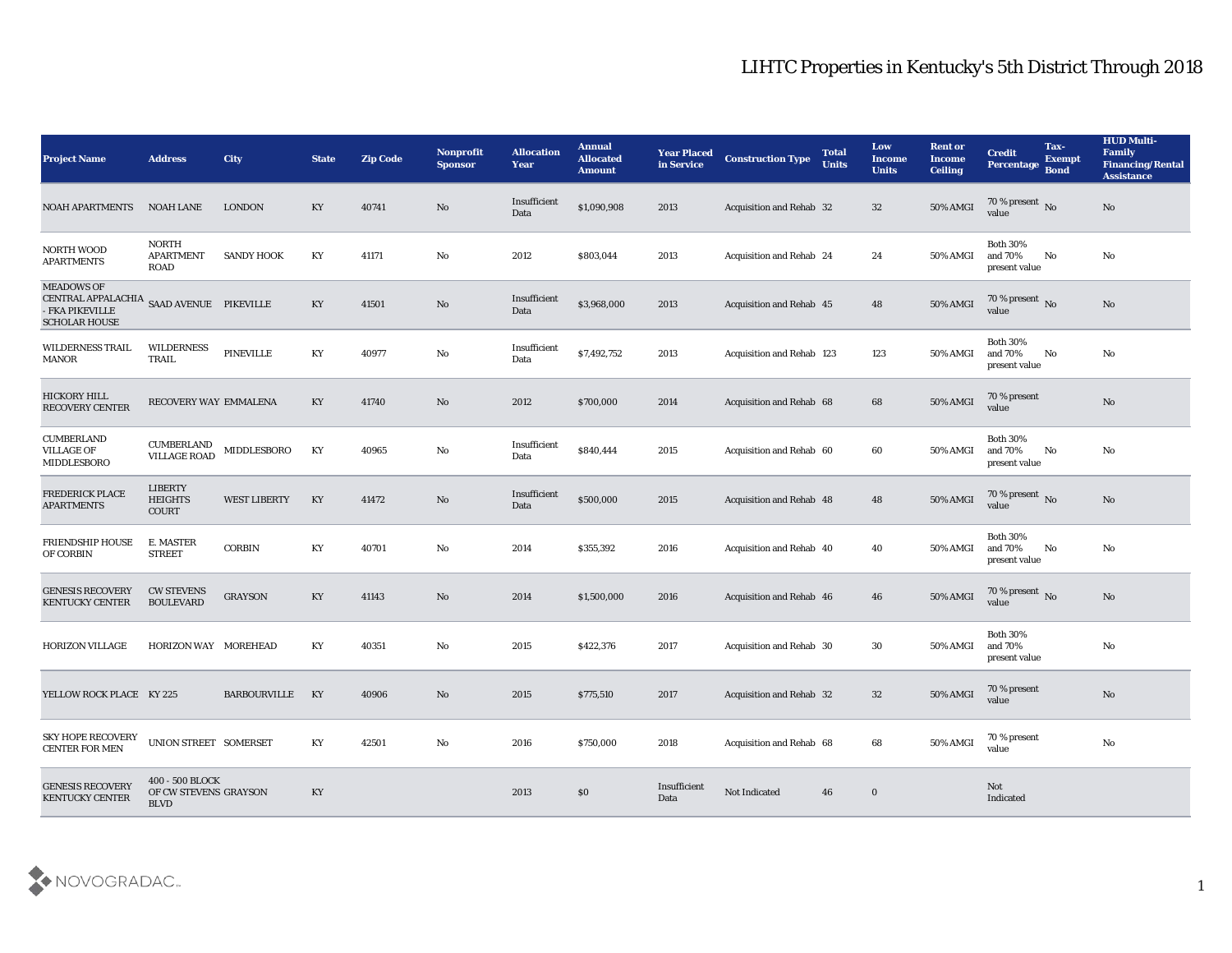| <b>Project Name</b>                                         | <b>Address</b>                     | <b>City</b>         | <b>State</b>           | <b>Zip Code</b> | Nonprofit<br><b>Sponsor</b> | <b>Allocation</b><br><b>Year</b> | <b>Annual</b><br><b>Allocated</b><br><b>Amount</b> | <b>Year Placed</b><br>in Service | <b>Construction Type</b>                                                          | <b>Total</b><br><b>Units</b> | Low<br><b>Income</b><br><b>Units</b> | <b>Rent or</b><br><b>Income</b><br><b>Ceiling</b> | <b>Credit</b><br>Percentage            | Tax-<br><b>Exempt</b><br><b>Bond</b> | <b>HUD Multi-</b><br>Family<br><b>Financing/Rental</b><br><b>Assistance</b> |
|-------------------------------------------------------------|------------------------------------|---------------------|------------------------|-----------------|-----------------------------|----------------------------------|----------------------------------------------------|----------------------------------|-----------------------------------------------------------------------------------|------------------------------|--------------------------------------|---------------------------------------------------|----------------------------------------|--------------------------------------|-----------------------------------------------------------------------------|
| <b>MOUNTAIN VIEW</b><br><b>HEIGHTS</b><br><b>APARTMENTS</b> | TOWN BRANCH $\,$ MANCHESTER<br>RD. |                     | $\mathbf{K}\mathbf{Y}$ | 40962           | No                          | 1990                             | \$0                                                | 1990                             | Both New Construction 32<br>and $A/R$                                             |                              | 32                                   | 50% AMGI                                          | Not<br>Indicated                       | No                                   | No                                                                          |
| <b>SHEA VILLA</b><br><b>APARTMENTS</b>                      | SHEA VILLA CT. STANFORD            |                     | KY                     | 40484           | No                          | 1990                             | \$0                                                | 1991                             | Acquisition and Rehab 24                                                          |                              | 24                                   | 50% AMGI                                          | Not<br>Indicated                       | $\mathbf{N}\mathbf{o}$               | No                                                                          |
| <b>454 HIDDEN VALLEY</b><br>RD                              | 454 HIDDEN<br><b>VALLEY RD</b>     | <b>PAINTSVILLE</b>  | KY                     | 41240           |                             | 1991                             | \$0                                                | 1991                             | Not Indicated                                                                     | 20                           | 20                                   |                                                   | Not<br>Indicated                       |                                      |                                                                             |
| <b>CARTER-PERKINS</b><br><b>APTS</b>                        | 80 MURPHY<br><b>BOTTOM RD</b>      | <b>BELFRY</b>       | KY                     | 41514           | $\rm\thinspace No$          | 1990                             | \$0                                                | 1991                             | <b>New Construction</b>                                                           | 16                           | 16                                   | 50% AMGI                                          | $30\,\%$ present $\,$ No value         |                                      | No                                                                          |
| <b>FOREST TRACE</b><br><b>APARTMENTS</b>                    | U.S. HIGHWAY<br>119                | <b>BELFRY</b>       | KY                     | 41514           | No                          | 1991                             | \$0                                                | 1991                             | Acquisition and Rehab 39                                                          |                              | 39                                   | 50% AMGI                                          | Not<br>Indicated                       | No                                   | No                                                                          |
| <b>OAKVIEW</b><br><b>APARTMENTS</b>                         | OAKVIEW ST. STANFORD               |                     | $\mathbf{K}\mathbf{Y}$ | 40484           | No                          | 1990                             | \$0                                                | 1991                             | Acquisition and Rehab 24                                                          |                              | 24                                   | <b>50% AMGI</b>                                   | $30\,\%$ present $\,$ No value         |                                      | No                                                                          |
| <b>UPTOWN</b><br><b>APARTMENTS</b>                          | <b>SCOTT AVE.</b>                  | <b>SALYERSVILLE</b> | KY                     | 41465           | No                          | 1990                             | \$0                                                | 1991                             | Acquisition and Rehab 16                                                          |                              | 16                                   | 50% AMGI                                          | $30\,\%$ present $\,$ No $\,$<br>value |                                      | No                                                                          |
| <b>SOMERSET HOLLY</b><br>SQUARE                             | LANGDON ST. SOMERSET               |                     | KY                     | 42501           | $\rm\thinspace No$          | 1990                             | \$0                                                | 1991                             | Acquisition and Rehab 18                                                          |                              | 18                                   | <b>50% AMGI</b>                                   | 30 % present $\,$ No $\,$<br>value     |                                      | No                                                                          |
| POPLAR PLAINS<br><b>APARTMENTS</b>                          | <b>MCDAVID</b><br>BLVD.            | <b>GRAYSON</b>      | KY                     | 41143           | No                          | 1992                             | \$0                                                | 1993                             | Acquisition and Rehab 35                                                          |                              | 35                                   | 50% AMGI                                          | Not<br>Indicated                       | No                                   | No                                                                          |
| <b>SOMERSET TERRACE</b>                                     | <b>JAMES ST.</b>                   | <b>SOMERSET</b>     | KY                     | 42502           | No                          | 1993                             | \$0                                                | 1993                             | Both New Construction 24<br>and $\ensuremath{\mathrm{A}}/\ensuremath{\mathrm{R}}$ |                              | 24                                   | <b>50% AMGI</b>                                   | Not<br>Indicated                       | $\rm \bf No$                         | No                                                                          |
| <b>GOODWATER FALLS</b>                                      | <b>GOODWATER</b><br>ST.            | <b>JENKINS</b>      | KY                     | 41537           | No                          | 1991                             | \$0                                                | 1993                             | <b>Acquisition and Rehab 36</b>                                                   |                              | 36                                   | $50\%$ AMGI                                       | 30 % present $\,$ No $\,$<br>value     |                                      | $\rm No$                                                                    |
| <b>HUSTONVILLE</b><br><b>ELDERLY</b><br><b>APARTMENTS</b>   | <b>HUSTONVILLE</b><br>RD.          | <b>HUSTONVILLE</b>  | KY                     | 40437           | $\rm\, No$                  | 1992                             | $\$0$                                              | 1993                             | Acquisition and Rehab 16                                                          |                              | 16                                   | 50% AMGI                                          | Not<br>Indicated                       | $\mathbf{N}\mathbf{o}$               | $\mathbf{N}\mathbf{o}$                                                      |
| <b>LOUISA SENIOR</b><br><b>APARTMENTS</b>                   | PEARL ST.                          | <b>LOUISA</b>       | $\mathbf{K}\mathbf{Y}$ | 41230           | $\mathbf {No}$              | 1992                             | $\$0$                                              | 1993                             | Acquisition and Rehab 36                                                          |                              | ${\bf 36}$                           | <b>50% AMGI</b>                                   | 30 % present $\,$ No $\,$<br>value     |                                      | $\mathbf {No}$                                                              |

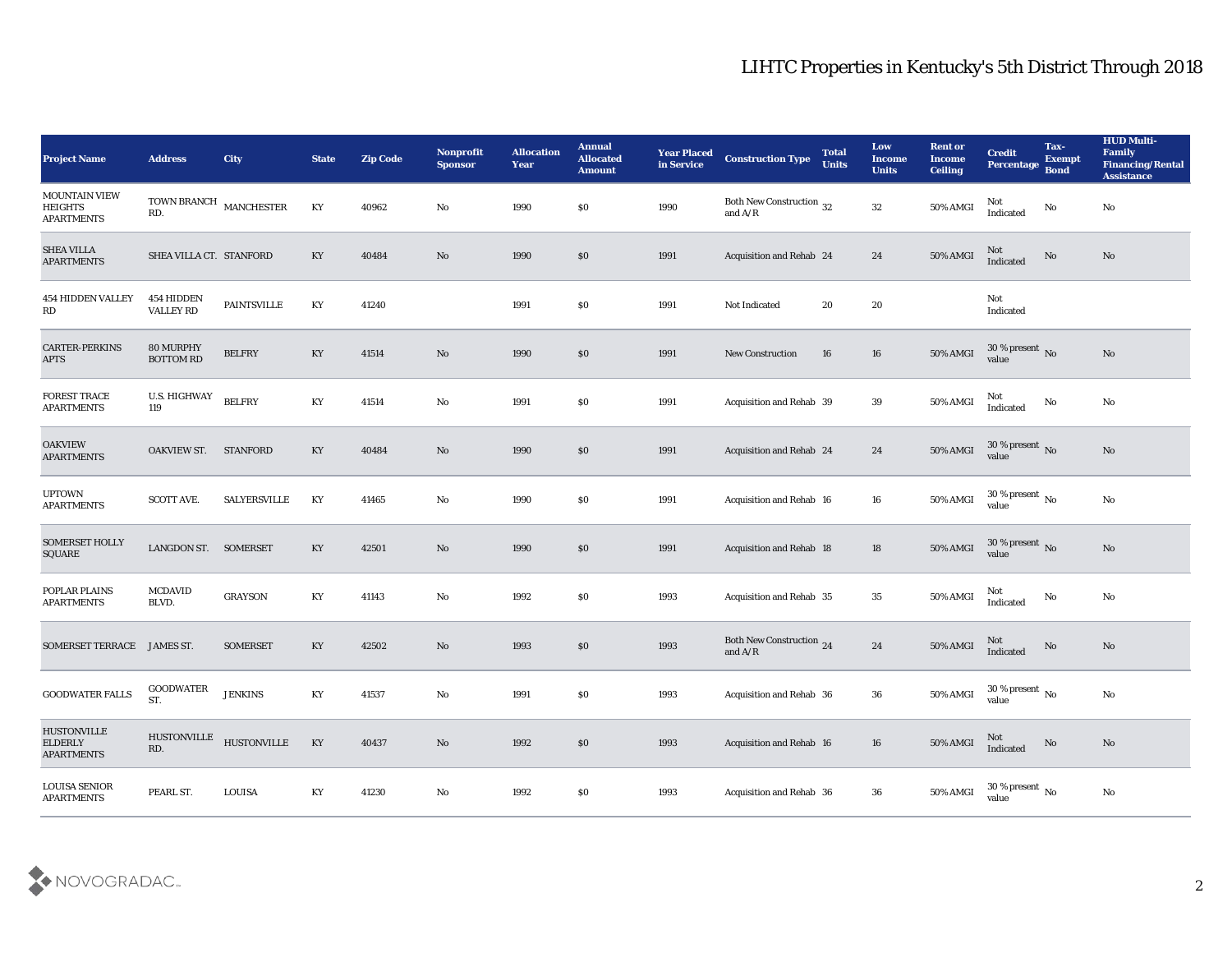| <b>Project Name</b>                                  | <b>Address</b>          | City                       | <b>State</b> | <b>Zip Code</b> | Nonprofit<br><b>Sponsor</b> | <b>Allocation</b><br><b>Year</b> | <b>Annual</b><br><b>Allocated</b><br><b>Amount</b> | <b>Year Placed</b><br>in Service | <b>Construction Type</b> | <b>Total</b><br><b>Units</b> | Low<br><b>Income</b><br><b>Units</b> | <b>Rent or</b><br><b>Income</b><br><b>Ceiling</b> | <b>Credit</b><br>Percentage          | Tax-<br><b>Exempt</b><br><b>Bond</b> | <b>HUD Multi-</b><br>Family<br><b>Financing/Rental</b><br><b>Assistance</b> |
|------------------------------------------------------|-------------------------|----------------------------|--------------|-----------------|-----------------------------|----------------------------------|----------------------------------------------------|----------------------------------|--------------------------|------------------------------|--------------------------------------|---------------------------------------------------|--------------------------------------|--------------------------------------|-----------------------------------------------------------------------------|
| <b>NORTHFIELD</b><br>STATION, LTD                    | WILCOX RD.              | <b>CORBIN</b>              | KY           | 40701           | No                          | 1991                             | $\$0$                                              | 1993                             | Acquisition and Rehab 24 |                              | 24                                   | <b>50% AMGI</b>                                   | $30\,\%$ present $\,$ No value       |                                      | No                                                                          |
| ORCHARD COMMONS<br>$\rm II$                          | WALNUT ST.              | <b>CRAB ORCHARD</b>        | KY           | 40419           | No                          | 1992                             | \$0                                                | 1993                             | Acquisition and Rehab 12 |                              | 12                                   | 50% AMGI                                          | $30\,\%$ present $\,$ No value       |                                      | $\rm No$                                                                    |
| PLEASANT HILL<br><b>SQUARE</b>                       | MCKEE RD.               | <b>SOMERSET</b>            | KY           | 42503           | No                          | 1991                             | \$0                                                | 1993                             | Acquisition and Rehab 24 |                              | 24                                   | 50% AMGI                                          | 30 % present $\bar{N}$ o<br>value    |                                      | $\mathbf{N}\mathbf{o}$                                                      |
| <b>NORTHPOINT</b><br><b>APARTMENTS</b>               | NORTH POINT<br>AVE.     | <b>JACKSON</b>             | KY           | 41339           | No                          | 1992                             | \$0                                                | 1993                             | Acquisition and Rehab 24 |                              | 24                                   | 50% AMGI                                          | Not<br>Indicated                     | No                                   | No                                                                          |
| <b>CEDAR LANE II</b>                                 | SPRING ST.              | <b>LONDON</b>              | KY           | 40741           | No                          | 1993                             | $\$0$                                              | 1993                             | Acquisition and Rehab 24 |                              | 24                                   | 50% AMGI                                          | $30\,\%$ present $\,$ No value       |                                      | $\rm\thinspace No$                                                          |
| SPRINGVIEW<br><b>APARTMENTS</b>                      |                         | LANCASTER ST. CRAB ORCHARD | KY           | 40419           | No                          | 1993                             | \$0                                                | 1994                             | Acquisition and Rehab 24 |                              | 24                                   | 50% AMGI                                          | 30 % present $\,$ No $\,$<br>value   |                                      | $\rm\thinspace No$                                                          |
| 105 STEELE ST                                        | 105 STEELE ST CORBIN    |                            | KY           | 40701           |                             | 1994                             | \$0                                                | 1994                             | Not Indicated            | $\boldsymbol{2}$             | $\boldsymbol{2}$                     |                                                   | Not<br>Indicated                     |                                      |                                                                             |
| BRADFORD SQUARE<br><b>APARTMENTS</b>                 | E. MAIN ST.             | <b>CUMBERLAND</b>          | KY           | 40823           | No                          | 1993                             | $\$0$                                              | 1994                             | Acquisition and Rehab 24 |                              | 24                                   | 50% AMGI                                          | 30 % present $\,$ No $\,$<br>value   |                                      | No                                                                          |
| UNIVERSITY SQUARE<br><b>APARTMENTS</b>               | N. COLLEGE ST. SOMERSET |                            | KY           | 42502           | No                          | 1994                             | \$0\$                                              | 1994                             | Acquisition and Rehab 20 |                              | 20                                   | <b>50% AMGI</b>                                   | 30 % present $\sqrt{\ }$ No<br>value |                                      | $\mathbf{N}\mathbf{o}$                                                      |
| CUMBERLAND WOODS $S$ . 13TH ST.<br><b>APARTMENTS</b> |                         | MIDDLESBORO                | KY           | 40965           | No                          | 1993                             | \$0\$                                              | 1994                             | Acquisition and Rehab 40 |                              | 40                                   | 50% AMGI                                          | $30\,\%$ present $\,$ No value       |                                      | $\rm\thinspace No$                                                          |
| MONTICELLO VILLAGE SURREY HILL<br><b>APTS I</b>      | $\mathbf{R}\mathbf{D}$  | MONTICELLO                 | KY           |                 | No                          | 1993                             | \$0\$                                              | 1994                             | <b>New Construction</b>  | 24                           | 24                                   | 50% AMGI                                          | 30 % present No<br>value             |                                      | $\mathbf{N}\mathbf{o}$                                                      |
| FALCON RIDGE<br><b>APARTMENTS</b>                    | MANOR DR.               | <b>BEATTYVILLE</b>         | KY           | 41311           | $\rm\thinspace No$          | 1993                             | $\$0$                                              | 1994                             | Acquisition and Rehab 32 |                              | $32\,$                               | 50% AMGI                                          | 30 % present $\,$ No $\,$<br>value   |                                      | $\mathbf {No}$                                                              |
| <b>GREENE POINTE</b><br><b>APARTMENTS</b>            | <b>W. HWY 700</b>       | WHITLEY CITY               | KY           | 42653           | $\mathbf{N}\mathbf{o}$      | 1994                             | \$39,066                                           | 1995                             | Acquisition and Rehab 24 |                              | 24                                   | 50% AMGI                                          | $30\,\%$ present $\,$ No value       |                                      | $\mathbf {No}$                                                              |

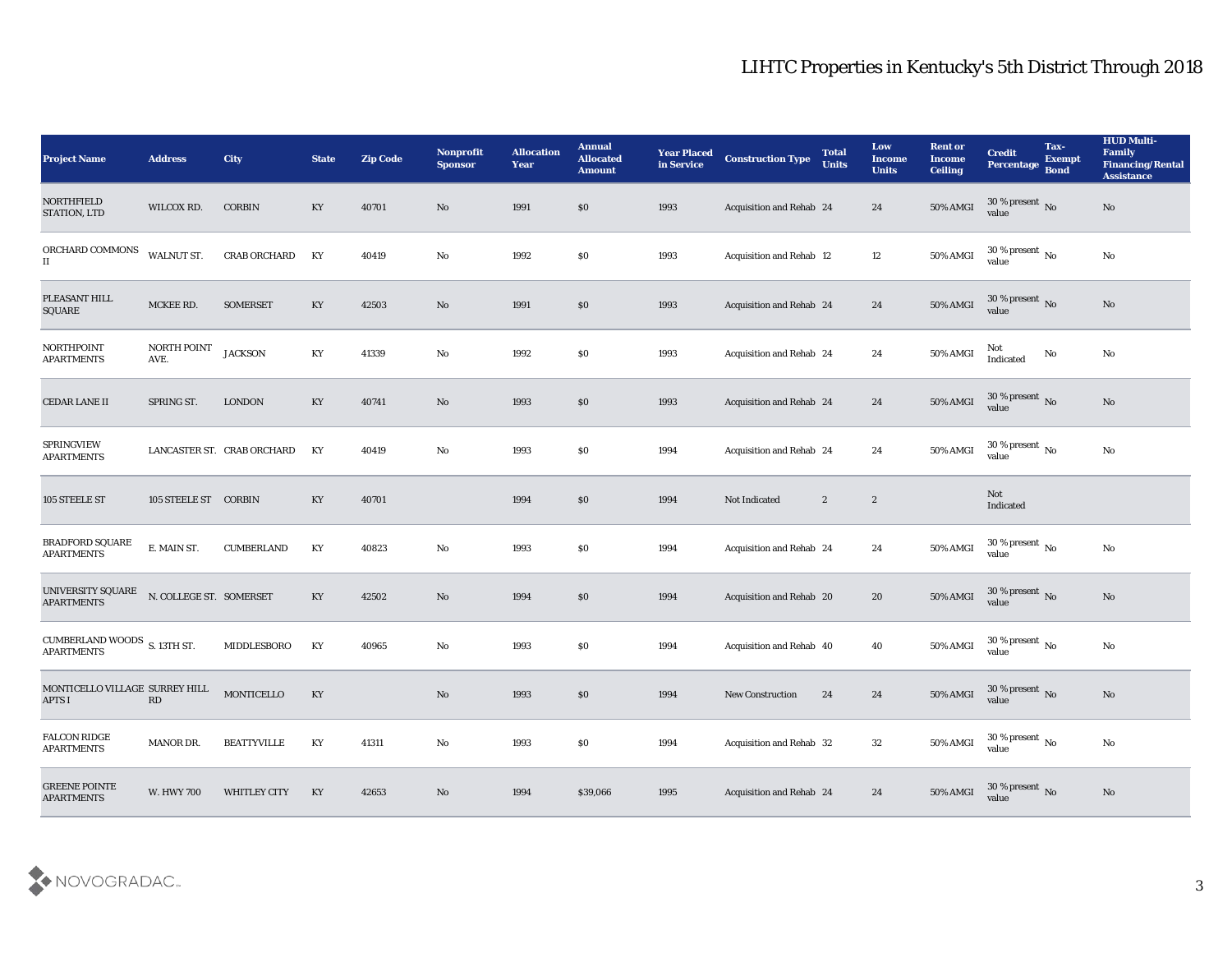| <b>Project Name</b>                               | <b>Address</b>                      | City              | <b>State</b>           | <b>Zip Code</b> | Nonprofit<br><b>Sponsor</b> | <b>Allocation</b><br><b>Year</b> | <b>Annual</b><br><b>Allocated</b><br><b>Amount</b> | <b>Year Placed</b><br>in Service | <b>Construction Type</b>        | <b>Total</b><br><b>Units</b> | Low<br><b>Income</b><br><b>Units</b> | <b>Rent or</b><br><b>Income</b><br><b>Ceiling</b> | <b>Credit</b><br>Percentage            | Tax-<br><b>Exempt</b><br><b>Bond</b> | <b>HUD Multi-</b><br><b>Family</b><br><b>Financing/Rental</b><br><b>Assistance</b> |
|---------------------------------------------------|-------------------------------------|-------------------|------------------------|-----------------|-----------------------------|----------------------------------|----------------------------------------------------|----------------------------------|---------------------------------|------------------------------|--------------------------------------|---------------------------------------------------|----------------------------------------|--------------------------------------|------------------------------------------------------------------------------------|
| <b>HINDMAN HILLS</b><br><b>APARTMENTS</b>         | <b>HWY 550</b>                      | <b>HINDMAN</b>    | KY                     | 41822           | No                          | 1993                             | $\$0$                                              | 1995                             | Acquisition and Rehab 36        |                              | 36                                   | 50% AMGI                                          | $30\,\%$ present $\,$ No $\,$<br>value |                                      | No                                                                                 |
| <b>KINGS RIDGE</b><br><b>APARTMENTS</b>           | <b>KINGS RIDGE</b><br>RD.           | <b>JACKSON</b>    | KY                     | 41339           | No                          | 1994                             | \$0                                                | 1995                             | Acquisition and Rehab 24        |                              | 24                                   | $50\%$ AMGI                                       | $30\,\%$ present $\,$ No value         |                                      | No                                                                                 |
| <b>MCBRAYER MANOR</b><br><b>APARTMENTS</b>        | MCBRAYER RD. CLEARFIELD             |                   | KY                     | 40351           | No                          | 1994                             | \$0                                                | 1995                             | Acquisition and Rehab 24        |                              | 24                                   | 50% AMGI                                          | 30 % present $\,$ No $\,$<br>value     |                                      | No                                                                                 |
| MONTICELLO SENIOR CUMBERLAND<br><b>APARTMENTS</b> | COURT DR.                           | MONTICELLO        | KY                     | 42633           | No                          | 1993                             | \$0                                                | 1995                             | <b>Acquisition and Rehab 24</b> |                              | 24                                   | 50% AMGI                                          | $30\,\%$ present $\,$ No value         |                                      | No                                                                                 |
| <b>TOWN BRANCH</b><br><b>APARTMENTS</b>           | CRAWFORD ST. MT. VERNON EXTENSION   |                   | KY                     | 40456           | No                          | 1993                             | $\$0$                                              | 1995                             | <b>Acquisition and Rehab 24</b> |                              | 24                                   | 50% AMGI                                          | $30\,\%$ present $\,$ No $\,$<br>value |                                      | No                                                                                 |
| <b>CHURCH STREET</b><br><b>APARTMENTS</b>         | CHURCH ST.                          | <b>MANCHESTER</b> | KY                     | 40336           | No                          | 1994                             | $\$0$                                              | 1996                             | Acquisition and Rehab 40        |                              | 40                                   | <b>50% AMGI</b>                                   | $30\,\%$ present $\,$ No value         |                                      | No                                                                                 |
| BRODHEAD ELDERLY<br><b>APARTMENTS</b>             | <b>BUSSELL ST.</b>                  | <b>BRODHEAD</b>   | KY                     | 40409           | No                          | 1991                             | \$0                                                | 1992                             | Acquisition and Rehab 24        |                              | 24                                   | 50% AMGI                                          | Not<br>Indicated                       | No                                   | No                                                                                 |
| <b>LAWRENCE SQUARE</b><br><b>APARTMENTS</b>       | OLD LICK<br>CREEK RD.               | <b>LOUISA</b>     | KY                     | 41230           | No                          | 1991                             | \$0                                                | 1992                             | Acquisition and Rehab 36        |                              | 36                                   | 50% AMGI                                          | 30 % present $\,$ No $\,$<br>value     |                                      | No                                                                                 |
| MT. VILLAGE<br><b>APARTMENTS</b>                  | W. MAIN ST.                         | MT. VERNON        | KY                     | 40456           | No                          | 1991                             | \$0                                                | 1992                             | <b>Acquisition and Rehab 24</b> |                              | 24                                   | 50% AMGI                                          | Not<br>Indicated                       | No                                   | No                                                                                 |
| <b>PARKHURST</b><br><b>APARTMENTS</b>             | <b>MEADOWS</b><br><b>GROVE SPUR</b> | PINE KNOT         | KY                     | 42635           | No                          | 1992                             | \$49,235                                           | 1992                             | Acquisition and Rehab 24        |                              | 24                                   | $50\%$ AMGI                                       | Not<br>Indicated                       | $\mathbf {No}$                       | No                                                                                 |
| PARK PLACE<br><b>APARTMENTS</b>                   | KY ROUTE 114                        | PRESTONSBURG      | KY                     | 41653           | No                          | 1996                             | \$0                                                | 1997                             | Acquisition and Rehab 32        |                              | 13                                   | 50% AMGI                                          | 30 % present $\,$ No $\,$<br>value     |                                      | $\mathbf {No}$                                                                     |
| ROSEANN APTS                                      | $67$ ROBERT E<br>$\rm COX$ RD       | $\mbox{CORBIN}$   | $\mathbf{K}\mathbf{Y}$ | 40701           | $\rm\thinspace No$          | 1996                             | $\$0$                                              | 1997                             | Acquisition and Rehab 47        |                              | 47                                   |                                                   | $30\,\%$ present $\,$ No value         |                                      |                                                                                    |
| ROYAL LODGE<br><b>APARTMENTS</b>                  | LOOKOUT ST. SOMERSET                |                   | $\mathbf{K}\mathbf{Y}$ | 42501           | $\rm\thinspace No$          | 1996                             | $\$0$                                              | 1997                             | Acquisition and Rehab 18        |                              | $18\,$                               | 50% AMGI                                          | $30\,\%$ present $\,$ No value         |                                      | $\mathbf {No}$                                                                     |

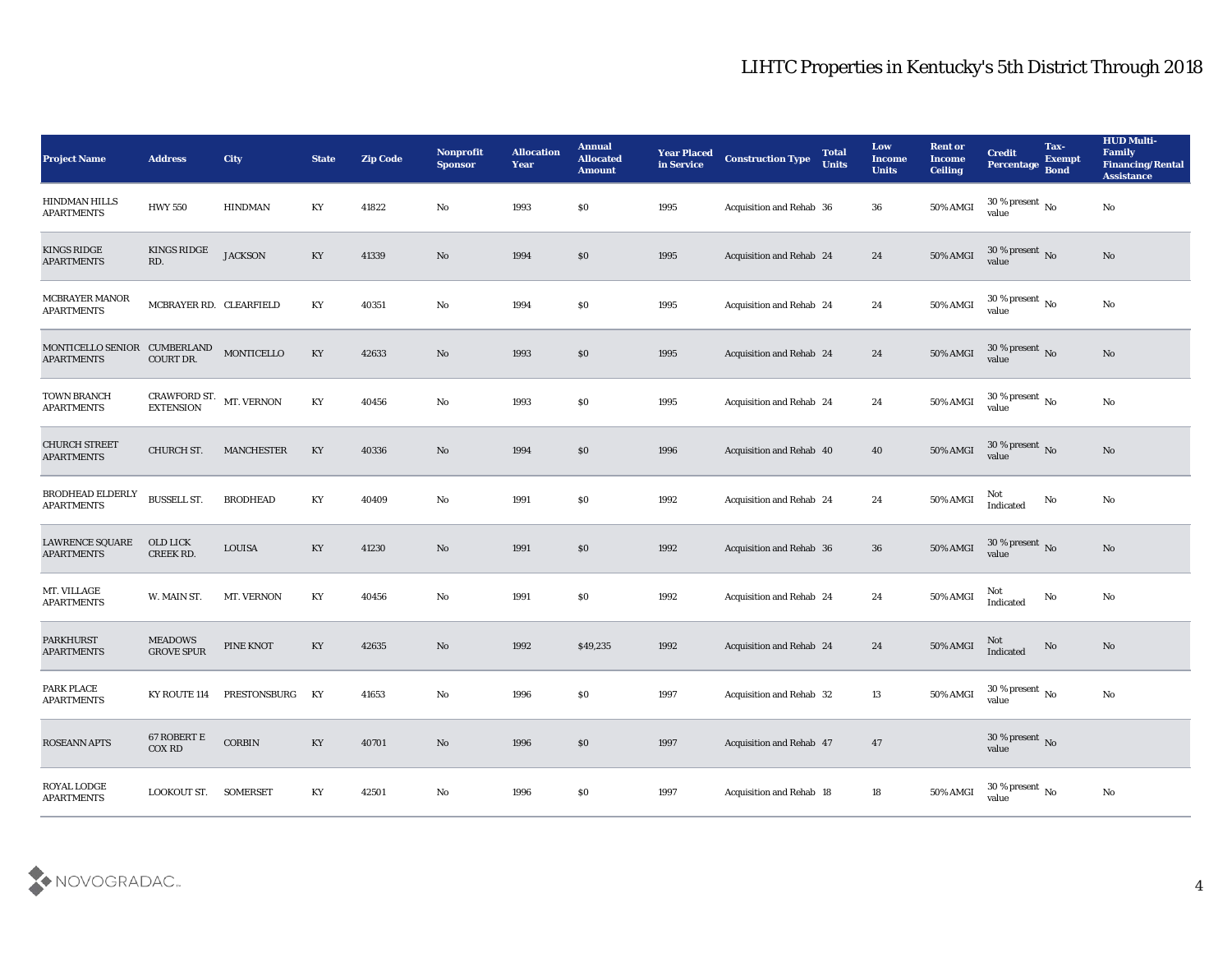| <b>Project Name</b>                                                    | <b>Address</b>                        | City                     | <b>State</b> | <b>Zip Code</b> | Nonprofit<br><b>Sponsor</b>   | <b>Allocation</b><br><b>Year</b> | <b>Annual</b><br><b>Allocated</b><br><b>Amount</b> | <b>Year Placed</b><br>in Service | <b>Construction Type</b>                                                          | <b>Total</b><br><b>Units</b> | Low<br><b>Income</b><br><b>Units</b> | <b>Rent or</b><br><b>Income</b><br><b>Ceiling</b> | <b>Credit</b><br><b>Percentage</b> | Tax-<br><b>Exempt</b><br><b>Bond</b> | <b>HUD Multi-</b><br>Family<br><b>Financing/Rental</b><br><b>Assistance</b> |
|------------------------------------------------------------------------|---------------------------------------|--------------------------|--------------|-----------------|-------------------------------|----------------------------------|----------------------------------------------------|----------------------------------|-----------------------------------------------------------------------------------|------------------------------|--------------------------------------|---------------------------------------------------|------------------------------------|--------------------------------------|-----------------------------------------------------------------------------|
| SOMER-COURT ASSOC.<br><b>DBA PLUMTREE</b><br><b>APARTMENTS - PROJ.</b> | TURPEN CT.                            | <b>SOMERSET</b>          | KY           | 42501           | No                            | 1995                             | \$90,000                                           | 1997                             | Acquisition and Rehab 24                                                          |                              | 24                                   | 50% AMGI                                          | Not<br>Indicated                   | No                                   | No                                                                          |
| <b>KNOX WOOD</b><br><b>APARTMENTS</b>                                  |                                       | KNOXWOOD ST BARBOURVILLE | KY           | 40906           | No                            | 1996                             | \$0                                                | 1997                             | Acquisition and Rehab 40                                                          |                              | 40                                   | 50% AMGI                                          | Not<br>Indicated                   |                                      | No                                                                          |
| <b>ELAINE APTS</b>                                                     | 1265 STANDARD CORBIN<br>AVE           |                          | KY           | 40701           | No                            | 1996                             | \$0                                                | 1998                             | <b>New Construction</b>                                                           | 29                           | 29                                   |                                                   | 30 % present $\bar{N}$ o<br>value  |                                      |                                                                             |
| PARK RIDGE<br><b>APARTMENTS</b>                                        | PARK RIDGE<br>RD.                     | <b>MCKEE</b>             | KY           | 40447           | No                            | 1997                             | \$0                                                | 1998                             | Acquisition and Rehab 22                                                          |                              | 21                                   | 50% AMGI                                          | 30 % present $\,$ No $\,$<br>value |                                      | No                                                                          |
| ROSE BUILDING<br><b>INDEPENDENT LIVING</b>                             | <b>BROADWAY</b>                       | <b>JACKSON</b>           | KY           | 41311           | Yes                           | 1997                             | \$0                                                | 1998                             | Both New Construction 18<br>and $\ensuremath{\mathrm{A}}/\ensuremath{\mathrm{R}}$ |                              | 17                                   | 50% AMGI                                          | $30\,\%$ present $\,$ No value     |                                      | No                                                                          |
| <b>TOWNHOMES OF</b><br><b>GRAYSON</b>                                  | <b>ROBERT AND</b><br><b>MARY AVE.</b> | <b>GRAYSON</b>           | KY           | 41143           | No                            | 1997                             | \$0                                                | 1998                             | Acquisition and Rehab 32                                                          |                              | 32                                   | 50% AMGI                                          | 30 % present $\,$ No $\,$<br>value |                                      | No                                                                          |
| <b>BETTY JANE</b><br><b>APARTMENTS</b>                                 | LITTLE RD.                            | <b>LONDON</b>            | KY           | 40741           | No                            | 1997                             | \$0                                                | 1999                             | Acquisition and Rehab 48                                                          |                              | 48                                   | 50% AMGI                                          | $30\,\%$ present $\,$ No value     |                                      | No                                                                          |
| OWSLEY ASSISTED LIVI HWY. 11 SOUTH BOONEVILLE                          |                                       |                          | KY           | 41314           | Yes                           | 1999                             | \$0                                                | 2000                             | <b>Acquisition and Rehab 12</b>                                                   |                              | 12                                   | 50% AMGI                                          | 30 % present $\,$ No $\,$<br>value |                                      | No                                                                          |
| WHITLEY PARK APARTN OLD BAILEY RD. WHITLEY CITY                        |                                       |                          | KY           | 42653           | No                            | 1999                             | \$0                                                | 2000                             | Acquisition and Rehab 22                                                          |                              | 21                                   | 50% AMGI                                          | $30\,\%$ present $\,$ No value     |                                      | No                                                                          |
| CLIFTY HEIGHTS ELDEI STANFORD ST. SCIENCE HILL                         |                                       |                          | KY           | 42553           | Yes                           | 1998                             | \$0                                                | 2000                             | <b>Acquisition and Rehab 10</b>                                                   |                              | 10                                   | 50% AMGI                                          | Not<br>Indicated                   | $\mathbf {No}$                       | No                                                                          |
| FRIENDSHIP HOUSE II MASTERS ST.                                        |                                       | <b>CORBIN</b>            | KY           | 40702           | Yes                           | 1999                             | \$0                                                | 2001                             | Acquisition and Rehab 24                                                          |                              | 18                                   | 50% AMGI                                          | 70 % present No<br>value           |                                      | No                                                                          |
| <b>CLINTON COUNTY</b><br>EMPOWERMENT ZONE P.O. BOX 609<br><b>LEASE</b> |                                       | <b>SCIENCE HILL</b>      | KY           | 42553           | $\operatorname{\textsc{Yes}}$ | 1999                             | \$268,921                                          | 2001                             | Acquisition and Rehab 20                                                          |                              | 20                                   | 50% AMGI                                          | Not<br>Indicated                   | No                                   | $\mathbf {No}$                                                              |
| <b>LONDONTOWN</b><br>HOMES, LIMITED                                    | $\hbox{O}\,\hbox{W}$ LANE             | <b>LONDON</b>            | KY           | 40744           | Yes                           | 2000                             | \$243,789                                          | 2001                             | Acquisition and Rehab 24                                                          |                              | 24                                   | 50% AMGI                                          | Not<br>Indicated                   | No                                   | No                                                                          |

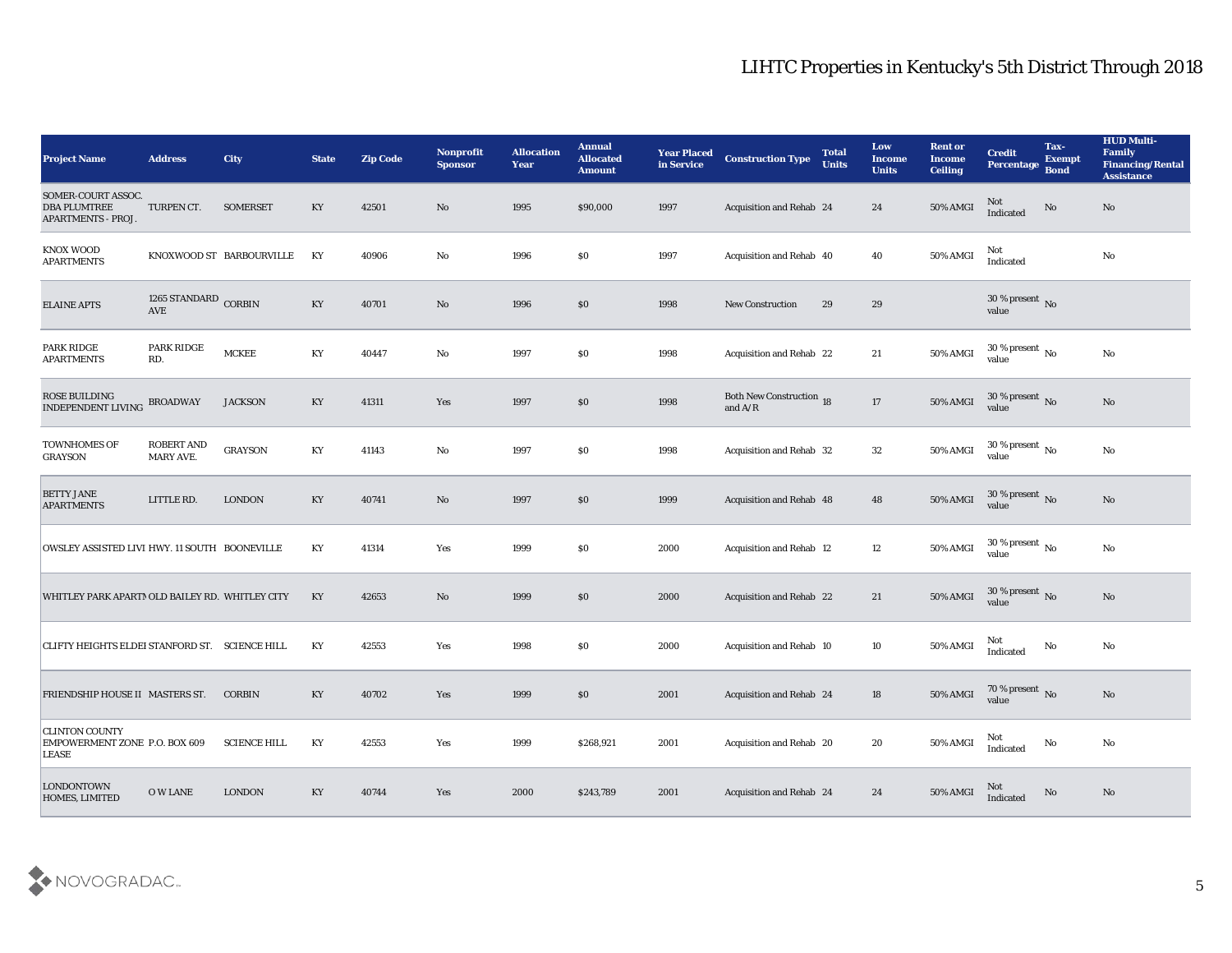| <b>Project Name</b>                             | <b>Address</b>               | <b>City</b>                 | <b>State</b>           | <b>Zip Code</b> | Nonprofit<br><b>Sponsor</b> | <b>Allocation</b><br><b>Year</b> | <b>Annual</b><br><b>Allocated</b><br><b>Amount</b> | <b>Year Placed</b><br>in Service | <b>Construction Type</b>       | <b>Total</b><br><b>Units</b> | Low<br><b>Income</b><br><b>Units</b> | <b>Rent or</b><br><b>Income</b><br><b>Ceiling</b> | <b>Credit</b><br><b>Percentage</b>     | Tax-<br><b>Exempt</b><br><b>Bond</b> | <b>HUD Multi-</b><br>Family<br><b>Financing/Rental</b><br><b>Assistance</b> |
|-------------------------------------------------|------------------------------|-----------------------------|------------------------|-----------------|-----------------------------|----------------------------------|----------------------------------------------------|----------------------------------|--------------------------------|------------------------------|--------------------------------------|---------------------------------------------------|----------------------------------------|--------------------------------------|-----------------------------------------------------------------------------|
| SOUTHBROOK HOMES, DISNEY DR.<br><b>LIMITED</b>  |                              | <b>LONDON</b>               | KY                     | 40744           | Yes                         | 2000                             | \$244,901                                          | 2001                             | Acquisition and Rehab 24       |                              | 24                                   | 50% AMGI                                          | <b>Not</b><br>Indicated                | No                                   | No                                                                          |
| ALUMNI APARTMENTS SYDNE CIRCLE CORBIN           |                              |                             | KY                     | 40740           | Yes                         | 2001                             | $\$0$                                              | 2002                             | Acquisition and Rehab 24       |                              | 24                                   | 50% AMGI                                          | $30\,\%$ present $\,$ No value         |                                      | No                                                                          |
| <b>COUNTY FARM</b><br><b>APARTMENTS</b>         | <b>MITCHELL</b><br>CREEK RD. | <b>LONDON</b>               | KY                     | 40741           | Yes                         | 2001                             | \$0                                                | 2002                             | Acquisition and Rehab 24       |                              | 24                                   | 50% AMGI                                          | 30 % present $\,$ No $\,$<br>value     |                                      | No                                                                          |
| KENTUCKY AVE.<br><b>PHASE II</b>                | KENTUCKY AVE. PIKEVILLE      |                             | KY                     | 41501           | Yes                         | 2001                             | \$284,873                                          | 2003                             | Acquisition and Rehab 40       |                              | 40                                   | <b>50% AMGI</b>                                   | Not<br>Indicated                       | No                                   | No                                                                          |
| <b>SCHOOLHOUSE</b><br><b>APARTMENTS</b>         | DAMON CIRCLE CORBIN          |                             | KY                     | 40740           | Yes                         | 2001                             | \$328,068                                          | 2003                             | Acquisition and Rehab 40       |                              | 40                                   | 50% AMGI                                          | $30\,\%$ present $\,$ No $\,$<br>value |                                      | No                                                                          |
| <b>EMMA ESTATES</b>                             | <b>COUNTY FARM</b><br>RD.    | <b>LONDON</b>               | $\mathbf{K}\mathbf{Y}$ | 40741           | No                          | 2002                             | \$264,919                                          | 2004                             | Acquisition and Rehab 34       |                              | 34                                   | 50% AMGI                                          | $70\,\%$ present $\,$ No value         |                                      | No                                                                          |
| <b>GILBERT</b><br><b>APARTMENTS</b>             | <b>GILBERT ST.</b>           | <b>CORBIN</b>               | KY                     | 40740           | Yes                         | 2002                             | \$361,179                                          | 2004                             | Acquisition and Rehab 40       |                              | 40                                   | <b>50% AMGI</b>                                   | $30\,\%$ present $\,$ No value         |                                      | No                                                                          |
| <b>WEST LIBERTY</b><br><b>FAMILY APARTMENTS</b> | W. MAIN ST.                  | <b>WEST LIBERTY</b>         | KY                     | 41472           | $\mathbf{N}\mathbf{o}$      | 2001                             | \$46,612                                           | 2004                             | Acquisition and Rehab 20       |                              | 20                                   | <b>50% AMGI</b>                                   | $30$ % present $\,$ No $\,$<br>value   |                                      | No                                                                          |
| <b>KARP - LINCOLN</b><br><b>COUNTY</b>          | CANNONADE<br>DR.             | <b>STANFORD</b>             | KY                     | 40484           | Yes                         | 2002                             | \$31,154                                           | 2004                             | Acquisition and Rehab 4        |                              | $\overline{4}$                       | 50% AMGI                                          | 70 % present $\,$ No $\,$<br>value     |                                      | No                                                                          |
| THE LANDING<br><b>APARTMENTS</b>                |                              | OLD BAILEY RD. WHITLEY CITY | KY                     | 42653           | No                          | 2002                             | \$44,854                                           | 2004                             | Acquisition and Rehab 24       |                              | 24                                   | 50% AMGI                                          | $30\,\%$ present $\,$ No value         |                                      | No                                                                          |
| <b>KARP - JOHNSON</b><br>COUNTY                 | HIDDEN<br>VALLEY RD.         | <b>PAINTSVILLE</b>          | KY                     | 41240           | Yes                         | 2002                             | \$12,682                                           | 2004                             | <b>Acquisition and Rehab 2</b> |                              | $\boldsymbol{2}$                     | 50% AMGI                                          | 70 % present $\sqrt{\ }$ No<br>value   |                                      | $\rm\thinspace No$                                                          |
| <b>OLYMPIC HOMES</b>                            | READY MIX<br>ROAD            | <b>HARLAN</b>               | $\mathbf{K}\mathbf{Y}$ | 40831-0956      | Yes                         | 2002                             | \$276,157                                          | 2004                             | Acquisition and Rehab 24       |                              | 24                                   | 50% AMGI                                          | $70\,\%$ present $\,$ No value         |                                      | $\mathbf{N}\mathbf{o}$                                                      |
| KENTUCKY AVENUE<br>PHASE IV                     | KENTUCKY AVE. PIKEVILLE      |                             | $\mathbf{K}\mathbf{Y}$ | 41501           | $\mathbf{Yes}$              | 2002                             | \$0                                                | 2004                             | Acquisition and Rehab 20       |                              | 20                                   | 50% AMGI                                          | Not<br>Indicated                       | No                                   | $\mathbf {No}$                                                              |

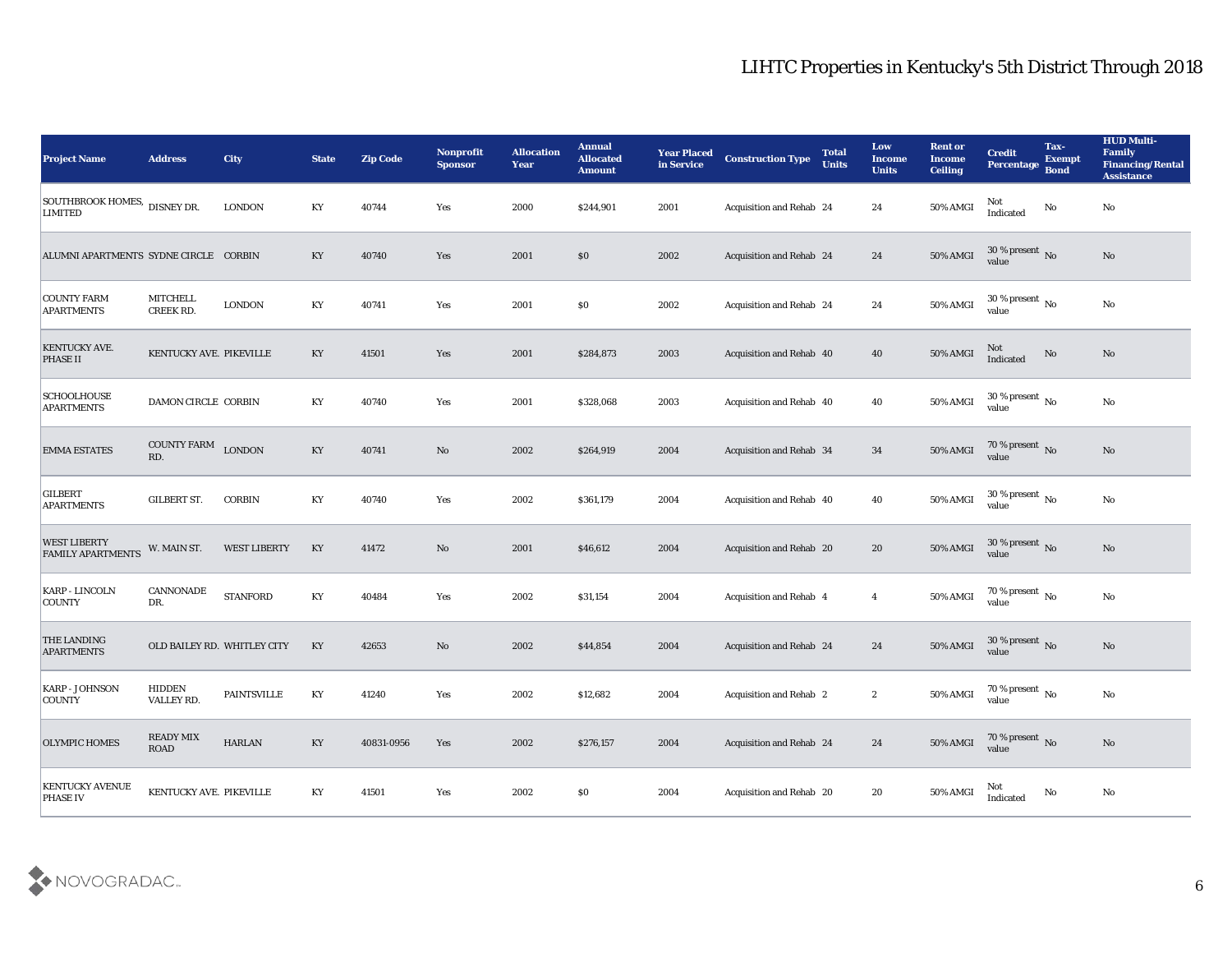| <b>Project Name</b>                                                        | <b>Address</b>                             | <b>City</b>       | <b>State</b>           | <b>Zip Code</b> | <b>Nonprofit</b><br><b>Sponsor</b> | <b>Allocation</b><br>Year | <b>Annual</b><br><b>Allocated</b><br><b>Amount</b> | <b>Year Placed</b><br>in Service | <b>Construction Type</b>              | <b>Total</b><br><b>Units</b> | Low<br><b>Income</b><br><b>Units</b> | <b>Rent or</b><br>Income<br><b>Ceiling</b> | <b>Credit</b><br><b>Percentage</b>          | Tax-<br><b>Exempt</b><br><b>Bond</b> | <b>HUD Multi-</b><br>Family<br><b>Financing/Rental</b><br><b>Assistance</b> |
|----------------------------------------------------------------------------|--------------------------------------------|-------------------|------------------------|-----------------|------------------------------------|---------------------------|----------------------------------------------------|----------------------------------|---------------------------------------|------------------------------|--------------------------------------|--------------------------------------------|---------------------------------------------|--------------------------------------|-----------------------------------------------------------------------------|
| <b>ARLINGTON GREENE</b>                                                    | <b>ARLINGTON</b><br><b>GREENE</b>          | <b>LONDON</b>     | KY                     | 40755           | No                                 | 2002                      | \$371,552                                          | 2004                             | Acquisition and Rehab 40              |                              | 40                                   | 50% AMGI                                   | Not<br>Indicated                            | No                                   | No                                                                          |
| <b>CAVE VALLEY</b><br><b>APARTMENTS</b>                                    | RICHMOND ST. MT. VERNON                    |                   | KY                     | 40456           | Yes                                | 2003                      | $\$0$                                              | 2005                             | New Construction                      | 29                           | 29                                   | $50\%$ AMGI                                | $30\,\%$ present $\,$ No value              |                                      | No                                                                          |
| <b>CLEARFIELD MANOR</b><br>APARTMENTS PHASE<br>П                           | FYRL STREET                                | <b>CLEARFIELD</b> | KY                     | 40313           | No                                 | 2004                      | \$0                                                | 2005                             | Both New Construction 40<br>and $A/R$ |                              | 40                                   | 50% AMGI                                   | 30 % present $\bar{N}$ o<br>value           |                                      | No                                                                          |
| <b>EAGLE'S LANDING</b><br><b>SENIOR COMMUNITY</b>                          | INDEPENDENC SOMERSET<br><b>E DRIVE</b>     |                   | KY                     | 42501           | No                                 | 2003                      | \$147,465                                          | 2005                             | Acquisition and Rehab 24              |                              | 24                                   | 50% AMGI                                   | <b>Both 30%</b><br>and 70%<br>present value | No                                   | No                                                                          |
| <b>LONDON VILLAGE</b>                                                      | <b>LONDON</b><br><b>VILLAGE</b>            | <b>LONDON</b>     | $\mathbf{K}\mathbf{Y}$ | 40741           | Yes                                | 2003                      | \$31,198                                           | 2005                             | Acquisition and Rehab 32              |                              | 32                                   | 50% AMGI                                   | $70\,\%$ present $\,$ No value              |                                      | No                                                                          |
| PINECREST<br><b>APARTMENTS</b>                                             | <b>PINECREST</b><br><b>PARK</b>            | <b>LOUISA</b>     | KY                     | 41230           | No                                 | 2004                      | $\$0$                                              | 2005                             | <b>New Construction</b>               | 20                           | 20                                   | 50% AMGI                                   | $70\,\%$ present $\,$ No value              |                                      | No                                                                          |
| <b>SAWGRASS GREENE</b>                                                     | <b>SAWGRASS</b><br><b>LANE</b>             | <b>GRAYSON</b>    | KY                     | 41143           | Yes                                | 2004                      | \$0                                                | 2005                             | Acquisition and Rehab 54              |                              | 54                                   | $50\%$ AMGI                                | $\frac{70\%}{value}$ No                     |                                      | No                                                                          |
| <b>OLYMPIC HOMES II</b>                                                    | READY MIX RD. HARLAN                       |                   | KY                     | 40831           | Yes                                | 2004                      | \$246,719                                          | 2006                             | Acquisition and Rehab 24              |                              | 24                                   | 50% AMGI                                   | 70 % present $\sqrt{\ }$ No<br>value        |                                      | $\mathbf{N}\mathbf{o}$                                                      |
| <b>BOONE VILLAGE</b>                                                       | LILLIAN LANE LONDON                        |                   | $\mathbf{K}\mathbf{Y}$ | 40741           | Yes                                | 2005                      | \$317,439                                          | 2006                             | <b>New Construction</b>               | 34                           | 34                                   | <b>50% AMGI</b>                            | $70\,\%$ present $\,$ No value              |                                      | $\mathbf{N}\mathbf{o}$                                                      |
| NEW HOPE VILLAGE                                                           | NEW HOPE DR. HARLAN                        |                   | KY                     | 40831           | Yes                                | 2003                      | \$42,203                                           | 2006                             | Acquisition and Rehab 11              |                              | 11                                   | 50% AMGI                                   | $70\,\%$ present $\,$ No value              |                                      | No                                                                          |
| PAINT LICK STATION                                                         | <b>ROBINSON</b><br><b>ROAD</b>             | <b>STAMBAUGH</b>  | KY                     | 41257           | Yes                                | 2005                      | \$220,776                                          | 2007                             | Acquisition and Rehab 24              |                              | 24                                   | 50% AMGI                                   | 70 % present No<br>value                    |                                      | No                                                                          |
| <b>KY RIVER RURAL</b><br><b>RENTAL HOUSING</b><br><b>SOLUTIONS-RED BUD</b> | <b>IVY COURT</b><br>$\operatorname{DRIVE}$ | <b>JACKSON</b>    | $\mathbf{K}\mathbf{Y}$ | 41339           | $\mathbf{Yes}$                     | 2006                      | \$321,392                                          | 2007                             | New Construction                      | 32                           | 32                                   | 50% AMGI                                   | $70\,\%$ present $\,$ No value              |                                      | $\mathbf {No}$                                                              |
| MOREHEAD<br><b>INSPIRATION CENTER</b>                                      | U.S. 60 WEST                               | <b>MOREHEAD</b>   | $\mathbf{K}\mathbf{Y}$ | 40351           | $\mathbf{Yes}$                     | 2006                      | \$355,349                                          | 2007                             | Acquisition and Rehab 38              |                              | 38                                   | 50% AMGI                                   | $70\,\%$ present $\,$ No value              |                                      | $\mathbf {No}$                                                              |

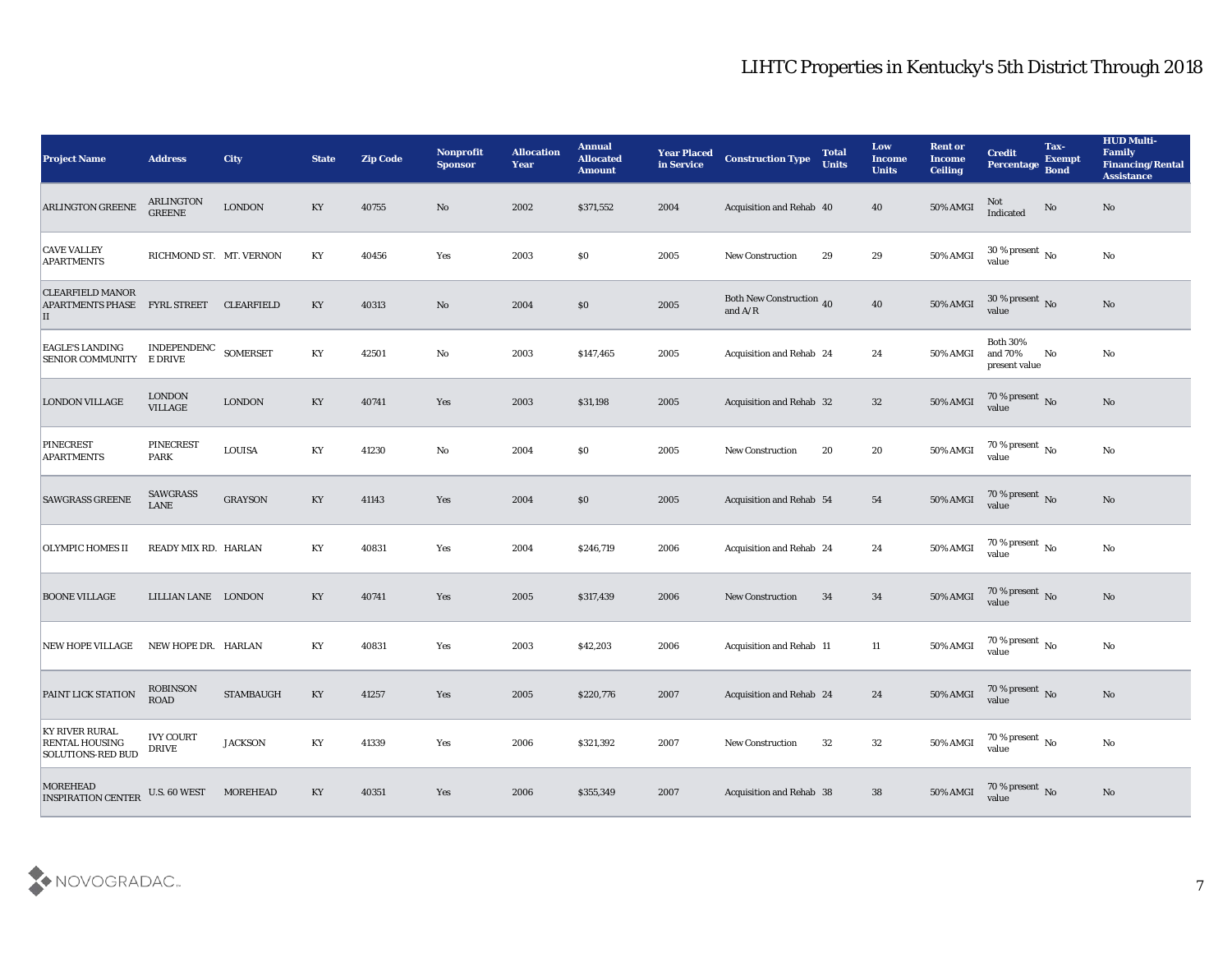| <b>Project Name</b>                                       | <b>Address</b>                     | <b>City</b>                 | <b>State</b>           | <b>Zip Code</b> | <b>Nonprofit</b><br><b>Sponsor</b> | <b>Allocation</b><br><b>Year</b> | <b>Annual</b><br><b>Allocated</b><br><b>Amount</b> | <b>Year Placed</b><br>in Service | <b>Construction Type</b>              | <b>Total</b><br><b>Units</b> | Low<br><b>Income</b><br><b>Units</b> | <b>Rent or</b><br><b>Income</b><br><b>Ceiling</b> | <b>Credit</b><br><b>Percentage</b>            | Tax-<br><b>Exempt</b><br><b>Bond</b> | <b>HUD Multi-</b><br>Family<br><b>Financing/Rental</b><br><b>Assistance</b> |
|-----------------------------------------------------------|------------------------------------|-----------------------------|------------------------|-----------------|------------------------------------|----------------------------------|----------------------------------------------------|----------------------------------|---------------------------------------|------------------------------|--------------------------------------|---------------------------------------------------|-----------------------------------------------|--------------------------------------|-----------------------------------------------------------------------------|
| PAINT LANDING                                             | <b>ROBINSON</b><br><b>ROAD</b>     | <b>STAMBAUGH</b>            | KY                     | 41257           | Yes                                | 2005                             | \$220,776                                          | 2007                             | Acquisition and Rehab 24              |                              | 24                                   | 50% AMGI                                          | 70 % present $\,$ No $\,$<br>value            |                                      | No                                                                          |
| <b>POWELL STATION</b>                                     | <b>GILBERT</b><br><b>STREET</b>    | $\mbox{CORBIN}$             | KY                     | 40701           | Yes                                | 2005                             | \$687,550                                          | 2007                             | <b>New Construction</b>               | 34                           | 34                                   | 50% AMGI                                          | $70\,\%$ present $\,$ No value                |                                      | No                                                                          |
| <b>ABIGALE</b><br><b>APARTMENTS</b>                       | <b>MCWHORTER</b><br><b>ROAD</b>    | <b>LONDON</b>               | KY                     | 40741           | Yes                                | 2006                             | \$184,860                                          | 2008                             | Acquisition and Rehab 24              |                              | 24                                   | 50% AMGI                                          | 70 % present $\,$ No $\,$<br>value            |                                      | No                                                                          |
| <b>BOODRY PLACE</b><br><b>APARTMENTS</b>                  | <b>BOODRY PLACE MOREHEAD</b>       |                             | KY                     | 40351           | Yes                                | 2006                             | \$665,600                                          | 2008                             | Acquisition and Rehab 32              |                              | 32                                   | 50% AMGI                                          | $70\,\%$ present $\,$ No value                |                                      | No                                                                          |
| LINCOLN TERRACE<br><b>APARTMENTS</b>                      | STAR AVENUE STANFORD               |                             | KY                     | 40484           | No                                 | 2008                             | \$66,445                                           | 2008                             | Acquisition and Rehab 48              |                              | 48                                   | 50% AMGI                                          | 30 % present $\,$ No $\,$<br>value            |                                      | No                                                                          |
| <b>CUMBERLAND HOPE</b><br>COMMUNITY, LLC                  | <b>HWY 38</b>                      | <b>EVARTS</b>               | $\mathbf{K}\mathbf{Y}$ | 40828           | No                                 | 2007                             | \$429,000                                          | 2008                             | Acquisition and Rehab 38              |                              | 38                                   | <b>50% AMGI</b>                                   | $70$ % present $\,$ No value                  |                                      | No                                                                          |
| KCEOC CORBIN<br><b>APARTMENTS AKA</b><br><b>OAK PLACE</b> | <b>OAK PLACE</b><br><b>VILLAGE</b> | <b>CORBIN</b>               | KY                     | 40701           | No                                 | 2006                             | \$590,806                                          | 2008                             | Both New Construction 78<br>and $A/R$ |                              | 78                                   | 50% AMGI                                          | <b>Both 30%</b><br>and 70%<br>present value   | No                                   | No                                                                          |
| <b>CALEB COTTAGES</b>                                     | <b>GILBERT</b><br><b>STREET</b>    | <b>CORBIN</b>               | $\mathbf{K}\mathbf{Y}$ | 40701           | Yes                                | 2008                             | \$739,200                                          | 2009                             | Acquisition and Rehab 32              |                              | 32                                   | 50% AMGI                                          | 70 % present No<br>value                      |                                      | No                                                                          |
| <b>STEARNS RESIDENCE</b><br><b>CENTER</b>                 | <b>HUME DRIVE</b>                  | <b>STEARNS</b>              | KY                     | 42647           | Yes                                | 2007                             | \$570,852                                          | 2009                             | Acquisition and Rehab 24              |                              | 24                                   | 50% AMGI                                          | 70 % present $\sqrt{\phantom{a}}$ No<br>value |                                      | No                                                                          |
| MT. VERNON GREENS<br><b>APARTMENTS</b>                    | MCBEE STREET MT. VERNON            |                             | KY                     | 40456           | No                                 | 2008                             | \$1,731,660                                        | 2010                             | <b>New Construction</b>               | 24                           | $\bf{0}$                             | <b>50% AMGI</b>                                   | $70\,\%$ present $\,$ No value                |                                      | No                                                                          |
| PRESTON'S CROSSING                                        | <b>ROAD</b>                        | TOWN BRANCH PRESTONSBURG KY |                        | 41653           | No                                 | 2008                             | \$3,583,860                                        | 2010                             | Acquisition and Rehab 24              |                              | $\bf{0}$                             | 50% AMGI                                          | 70 % present $\sqrt{\ }$ No<br>value          |                                      | $\mathbf{N}\mathbf{o}$                                                      |
| MULBERRY HOUSING DAHLIA COURT JACKSON                     |                                    |                             | KY                     | 41339           | $\rm\thinspace No$                 | 2007                             | \$365,000                                          | 2010                             | Acquisition and Rehab 22              |                              | 22                                   | 50% AMGI                                          | $70\,\%$ present $\,$ No value                |                                      | $\mathbf{N}\mathbf{o}$                                                      |
| CAMPGROUND<br><b>APARTMENTS</b>                           | CAMPGROUND<br>COURT                | <b>CORBIN</b>               | $\mathbf{K}\mathbf{Y}$ | 40701           | $\mathbf{Yes}$                     | 2010                             | \$383,030                                          | 2011                             | New Construction                      | 32                           | $32\,$                               | 50% AMGI                                          | <b>Both 30%</b><br>and 70%<br>present value   | No                                   | $\mathbf {No}$                                                              |

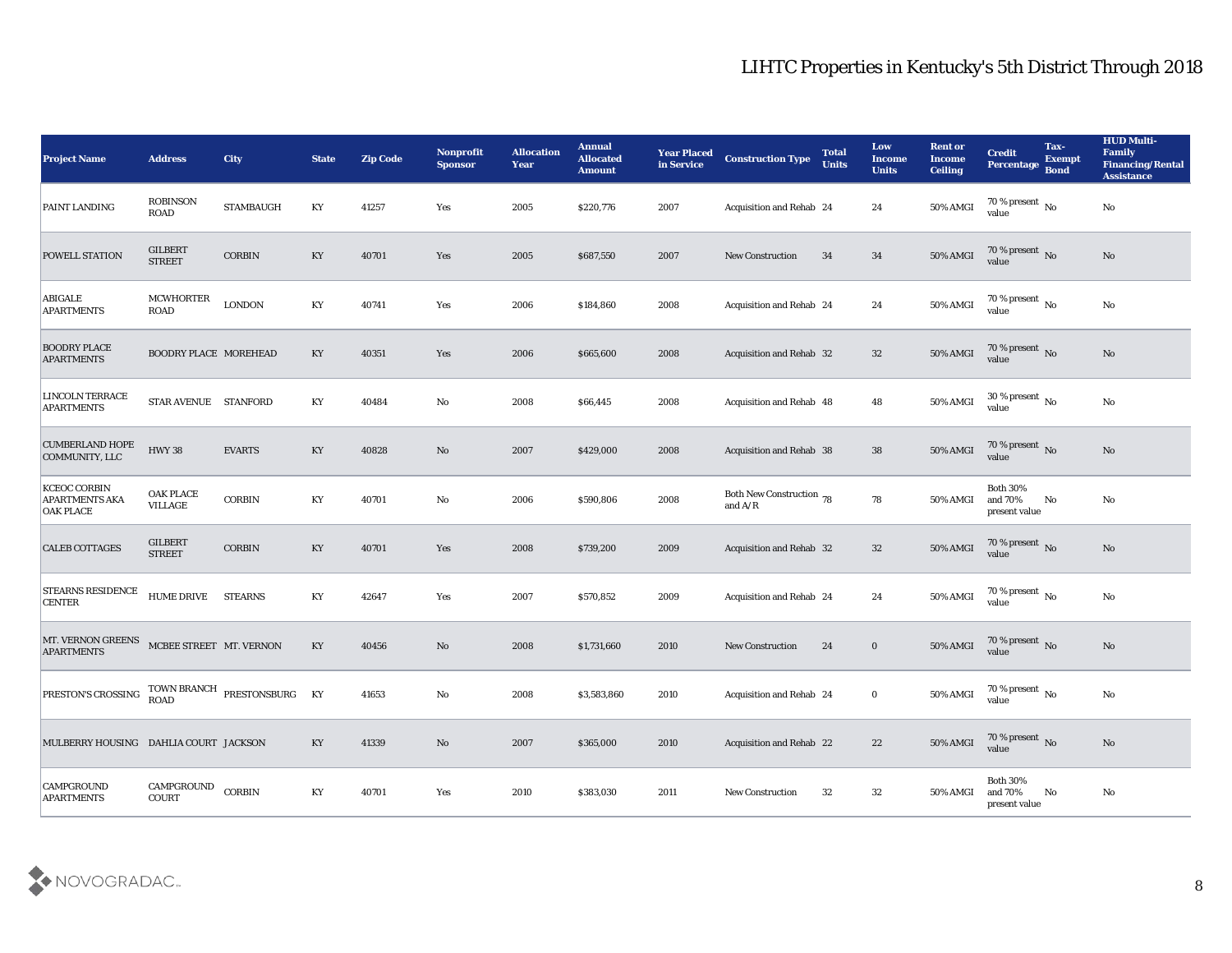| <b>Project Name</b>                             | <b>Address</b>                          | City                | <b>State</b>           | <b>Zip Code</b> | <b>Nonprofit</b><br><b>Sponsor</b> | <b>Allocation</b><br><b>Year</b>             | <b>Annual</b><br><b>Allocated</b><br><b>Amount</b> | <b>Year Placed</b><br>in Service | <b>Construction Type</b>        | <b>Total</b><br><b>Units</b> | Low<br><b>Income</b><br><b>Units</b> | <b>Rent or</b><br><b>Income</b><br><b>Ceiling</b> | <b>Credit</b><br>Percentage                    | Tax-<br><b>Exempt</b><br><b>Bond</b> | <b>HUD Multi-</b><br>Family<br><b>Financing/Rental</b><br><b>Assistance</b> |
|-------------------------------------------------|-----------------------------------------|---------------------|------------------------|-----------------|------------------------------------|----------------------------------------------|----------------------------------------------------|----------------------------------|---------------------------------|------------------------------|--------------------------------------|---------------------------------------------------|------------------------------------------------|--------------------------------------|-----------------------------------------------------------------------------|
| WILLIAMSBURG<br><b>GREENS APARTMENTS COURT</b>  | <b>JEFFRIES</b>                         | WILLIAMSBURG        | KY                     | 40769           | Yes                                | 2010                                         | \$369,806                                          | 2011                             | <b>New Construction</b>         | 32                           | 32                                   | 50% AMGI                                          | <b>Both 30%</b><br>and 70%<br>present value    | No                                   | No                                                                          |
| <b>MASON GREENE</b>                             | STOKES DRIVE MONTICELLO                 |                     | KY                     | 42633           | No                                 | 2008                                         | \$16,557,024                                       | 2011                             | <b>New Construction</b>         | 68                           | $\bf{0}$                             | 50% AMGI                                          | $70\,\%$ present $\,$ No value                 |                                      | $\mathbf{N}\mathbf{o}$                                                      |
| <b>MAPLEWOOD</b><br><b>APARTMENTS</b>           | MAPLEWOOD<br><b>STREET</b>              | <b>BARBOURVILLE</b> | KY                     | 40906           | No                                 | 2010                                         | \$331,002                                          | 2011                             | <b>New Construction</b>         | 24                           | 24                                   | <b>50% AMGI</b>                                   | <b>Both 30%</b><br>and 70%<br>present value    | No                                   | No                                                                          |
| KDVA HOMES 07                                   | <b>DOVES WAY</b>                        | <b>MOREHEAD</b>     | KY                     | 40351           | Yes                                | 2007                                         | \$9,670,716                                        | 2011                             | <b>New Construction</b>         | 26                           | 26                                   | 50% AMGI                                          | 70 % present $\,$ No $\,$<br>value             |                                      | $\mathbf{N}\mathbf{o}$                                                      |
| <b>LAUREL PLACE</b>                             | <b>WEST CARTER</b><br>RD.               | <b>LONDON</b>       | KY                     | 40741           | No                                 | Insufficient<br>Data                         | \$574,688                                          | 2012                             | <b>Acquisition and Rehab</b>    | 46                           |                                      | 46 50% AMGI                                       | <b>Both 30%</b><br>and 70%<br>present value    | No                                   | No                                                                          |
| MONTICELLO VILLAGE                              | <b>120 SURREY</b><br><b>HILL ROAD</b>   | MONTICELLO          | KY                     | 42633           | $\mathbf{No}$                      | 2012                                         | \$377,134                                          | 2012                             | Acquisition and Rehab 23        |                              | 23                                   | 50% AMGI                                          | <b>Both 30%</b><br>and 70%<br>present value    | No                                   | No                                                                          |
| MONTICELLO VILLAGE SURREY HILL                  |                                         | MONTICELLO          | KY                     | 42633           | No                                 | Insufficient<br>Data                         | \$377,134                                          | 2012                             | Acquisition and Rehab 23        |                              | 23                                   | <b>50% AMGI</b>                                   | <b>Both 30%</b><br>and 70%<br>present value    | No                                   | No                                                                          |
| MONTICELLO VILLAGE SURREY HILL                  |                                         | MONTICELLO          | KY                     | 42633           | No                                 | 2012                                         | \$377,134                                          | 2012                             | <b>Acquisition and Rehab 23</b> |                              | 23                                   | 50% AMGI                                          | <b>Both 30%</b><br>and 70%<br>present value    |                                      | No                                                                          |
| <b>OAK RIDGE</b><br><b>APARTMENTS</b>           | E OAK RIDGE<br><b>STREET</b>            | WILLIAMSBURG        | KY                     | 40769           | No                                 | 2012                                         | \$707,968                                          | 2013                             | <b>New Construction</b>         | 24                           | 24                                   | <b>50% AMGI</b>                                   | <b>Both 30%</b><br>and 70%<br>present value    | No                                   | No                                                                          |
| <b>BEECHER HOUSE</b><br><b>APARTMENTS</b>       | S. MAIN STREET SOMERSET                 |                     | KY                     | 42501           | No                                 | Insufficient<br>Data                         | \$1,597,000                                        | 2013                             | Acquisition and Rehab 62        |                              | 62                                   | 50% AMGI                                          | <b>Both 30%</b><br>and 70%<br>present value    | No                                   | No                                                                          |
| <b>CASTLE VILLAGE</b><br><b>APARTMENTS</b>      | <b>CASTLE</b><br>VILLAGE DRIVE BRODHEAD |                     | KY                     | 40409           | No                                 | Insufficient<br>Data                         | \$1,216,678                                        | 2013                             | <b>Acquisition and Rehab 70</b> |                              | 70                                   | <b>50% AMGI</b>                                   | <b>Both 30%</b><br>and 70%<br>present value    | No                                   | No                                                                          |
| CHESTNUT GREENE                                 | ROBERT E. COX CORBIN                    |                     | $\mathbf{K}\mathbf{Y}$ | 40701           | $\mathbf {No}$                     | $\label{eq:invariant} In sufficient$<br>Data | \$525,202                                          | 2013                             | Acquisition and Rehab 24        |                              | 24                                   | 50% AMGI                                          | <b>Both 30%</b><br>and $70\%$<br>present value | No                                   | $\mathbf{N}\mathbf{o}$                                                      |
| EAST CORBIN SCHOOL MASTERS<br><b>APARTMENTS</b> | <b>STREET</b>                           | $\mbox{CORBIN}$     | KY                     | 40701           | $\bf No$                           | Insufficient<br>Data                         | \$993,358                                          | 2013                             | Acquisition and Rehab 32        |                              | 32                                   | 50% AMGI                                          | $70\,\%$ present $\,$ No value                 |                                      | $\mathbf{N}\mathbf{o}$                                                      |